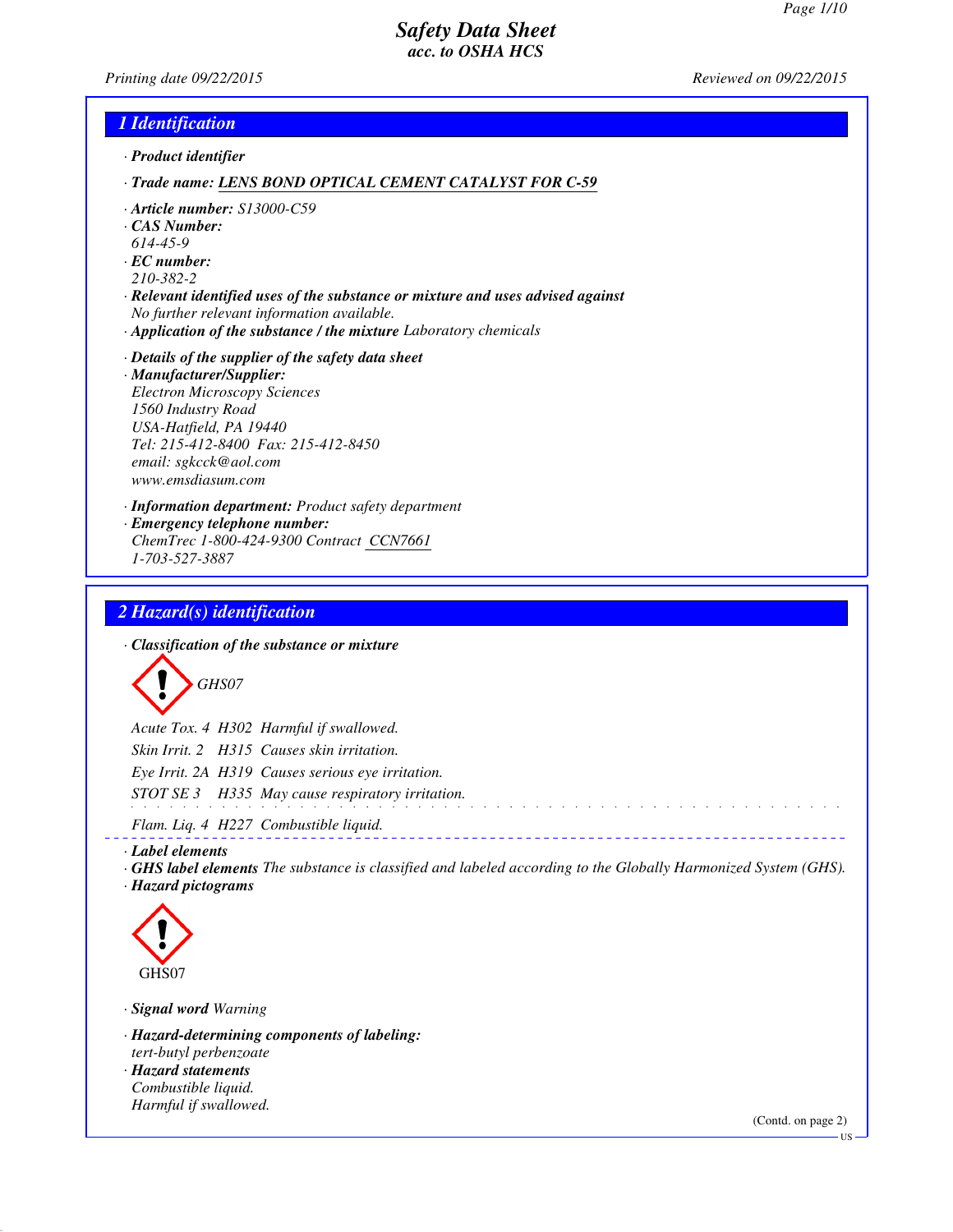*Printing date 09/22/2015 Reviewed on 09/22/2015*

## *Trade name: LENS BOND OPTICAL CEMENT CATALYST FOR C-59*

| (Contd. of page 1)                                                                                                                                           |
|--------------------------------------------------------------------------------------------------------------------------------------------------------------|
| Causes skin irritation.                                                                                                                                      |
| Causes serious eye irritation.                                                                                                                               |
| May cause respiratory irritation.<br>· Precautionary statements                                                                                              |
| Keep away from flames and hot surfaces. - No smoking.                                                                                                        |
| Avoid breathing dust/fume/gas/mist/vapors/spray                                                                                                              |
| Wear protective gloves / eye protection / face protection.                                                                                                   |
| Wear protective gloves.                                                                                                                                      |
| Wear eye protection / face protection.                                                                                                                       |
| Wash thoroughly after handling.                                                                                                                              |
| Do not eat, drink or smoke when using this product.                                                                                                          |
| Use only outdoors or in a well-ventilated area.                                                                                                              |
| If in eyes: Rinse cautiously with water for several minutes. Remove contact lenses, if present and easy to do.                                               |
| Continue rinsing.                                                                                                                                            |
| Specific treatment (see on this label).                                                                                                                      |
| If swallowed: Call a poison center/doctor if you feel unwell.                                                                                                |
| IF INHALED: Remove victim to fresh air and keep at rest in a position comfortable for breathing.<br>If skin irritation occurs: Get medical advice/attention. |
| If eye irritation persists: Get medical advice/attention.                                                                                                    |
| Rinse mouth.                                                                                                                                                 |
| In case of fire: Use for extinction: CO2, powder or water spray.                                                                                             |
| If on skin: Wash with plenty of water.                                                                                                                       |
| Take off contaminated clothing and wash it before reuse.                                                                                                     |
| Store locked up.                                                                                                                                             |
| Store in a well-ventilated place. Keep container tightly closed.                                                                                             |
| Store in a well-ventilated place. Keep cool.                                                                                                                 |
| Dispose of contents/container in accordance with local/regional/national/international regulations.                                                          |
| · Classification system:<br>$\cdot$ NFPA ratings (scale $0 - 4$ )                                                                                            |
|                                                                                                                                                              |
| $Health = 1$                                                                                                                                                 |
| $Fire = 2$                                                                                                                                                   |
| $Reactivity = 0$                                                                                                                                             |
| $\cdot$ HMIS-ratings (scale $0 - 4$ )                                                                                                                        |
| <b>HEALTH</b><br>$\vert$ 1                                                                                                                                   |
| $Health = 1$<br> 2 <br>$Fire = 2$<br><b>FIRE</b>                                                                                                             |
| REACTIVITY $\boxed{0}$ <i>Reactivity</i> = 0                                                                                                                 |
|                                                                                                                                                              |
| $\cdot$ Other hazards                                                                                                                                        |
| · Results of PBT and vPvB assessment                                                                                                                         |
| · <b>PBT</b> : Not applicable.                                                                                                                               |
| $\cdot$ vPvB: Not applicable.                                                                                                                                |
|                                                                                                                                                              |
| <b>3 Composition/information on ingredients</b>                                                                                                              |
|                                                                                                                                                              |

- *· Chemical characterization: Substances*
- *· CAS No. Description*
- *614-45-9 tert-butyl perbenzoate*
- *· Identification number(s)*
- *· EC number: 210-382-2*

(Contd. on page 3)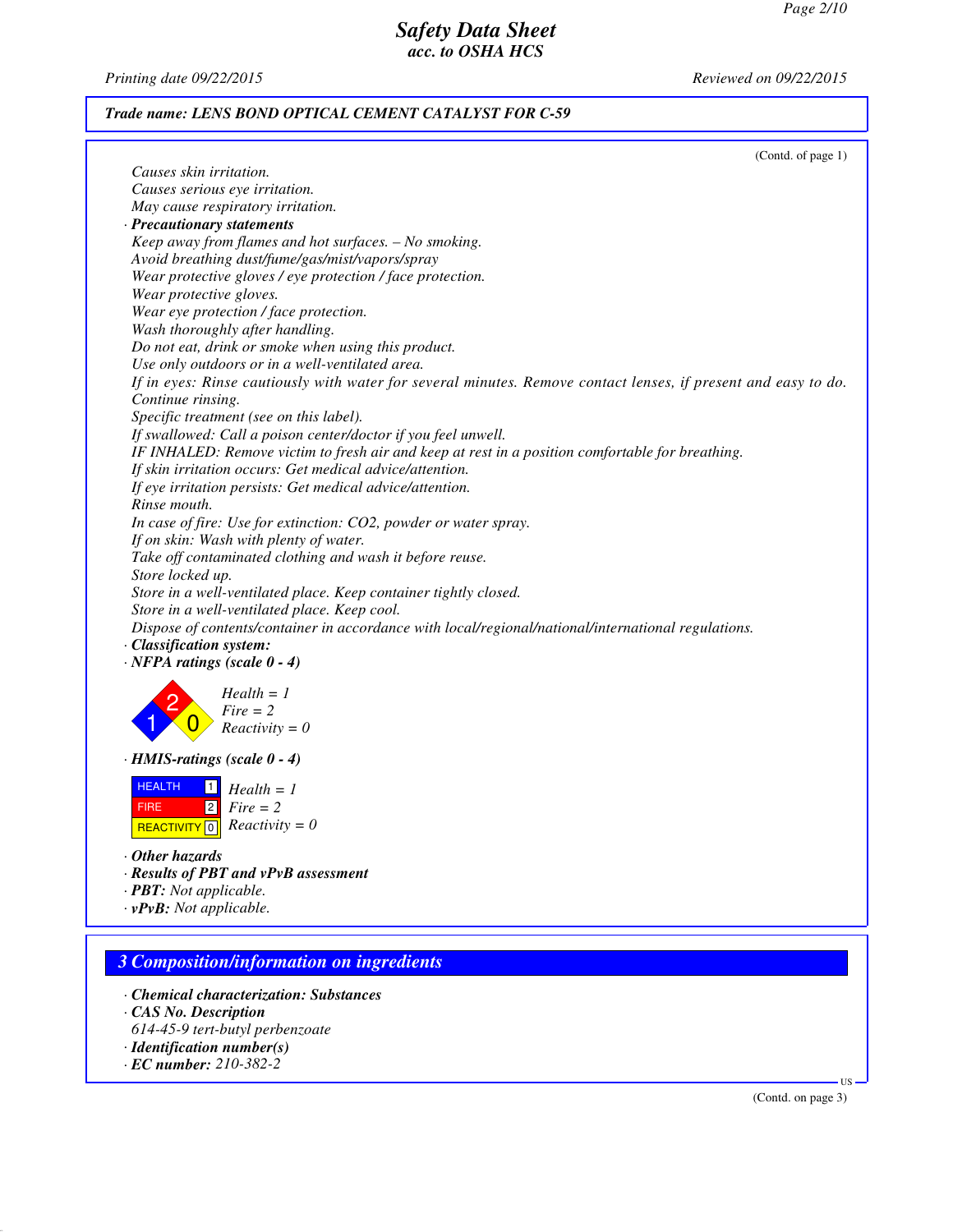*Printing date 09/22/2015 Reviewed on 09/22/2015*

## *Trade name: LENS BOND OPTICAL CEMENT CATALYST FOR C-59*

(Contd. of page 2)

#### *4 First-aid measures*

*· Description of first aid measures*

*· General information:*

*Symptoms of poisoning may even occur after several hours; therefore medical observation for at least 48 hours after the accident.*

- *· After inhalation: In case of unconsciousness place patient stably in side position for transportation.*
- *· After skin contact: Immediately wash with water and soap and rinse thoroughly.*
- *· After eye contact:*
- *Rinse opened eye for several minutes under running water. If symptoms persist, consult a doctor.*
- *· After swallowing: Immediately call a doctor.*
- *· Information for doctor:*
- *· Most important symptoms and effects, both acute and delayed No further relevant information available.*
- *· Indication of any immediate medical attention and special treatment needed No further relevant information available.*

#### *5 Fire-fighting measures*

- *· Extinguishing media*
- *· Suitable extinguishing agents:*
- *CO2, extinguishing powder or water spray. Fight larger fires with water spray or alcohol resistant foam.*
- *· Special hazards arising from the substance or mixture No further relevant information available.*
- *· Advice for firefighters*
- *· Protective equipment: No special measures required.*

#### *6 Accidental release measures*

- *· Personal precautions, protective equipment and emergency procedures Not required.*
- *· Environmental precautions: Do not allow to enter sewers/ surface or ground water.*
- *· Methods and material for containment and cleaning up:*

*Absorb with liquid-binding material (sand, diatomite, acid binders, universal binders, sawdust). Dispose contaminated material as waste according to item 13. Ensure adequate ventilation.*

- *· Reference to other sections*
- *See Section 7 for information on safe handling. See Section 8 for information on personal protection equipment. See Section 13 for disposal information.*

# *7 Handling and storage*

#### *· Handling:*

- *· Precautions for safe handling Ensure good ventilation/exhaustion at the workplace. Prevent formation of aerosols.*
- *· Information about protection against explosions and fires: Protect from heat.*
- *· Conditions for safe storage, including any incompatibilities*
- *· Storage:*
- *· Requirements to be met by storerooms and receptacles: No special requirements.*
- *· Information about storage in one common storage facility: Not required.*
- *· Further information about storage conditions:*
- *Keep receptacle tightly sealed.*

(Contd. on page 4)

US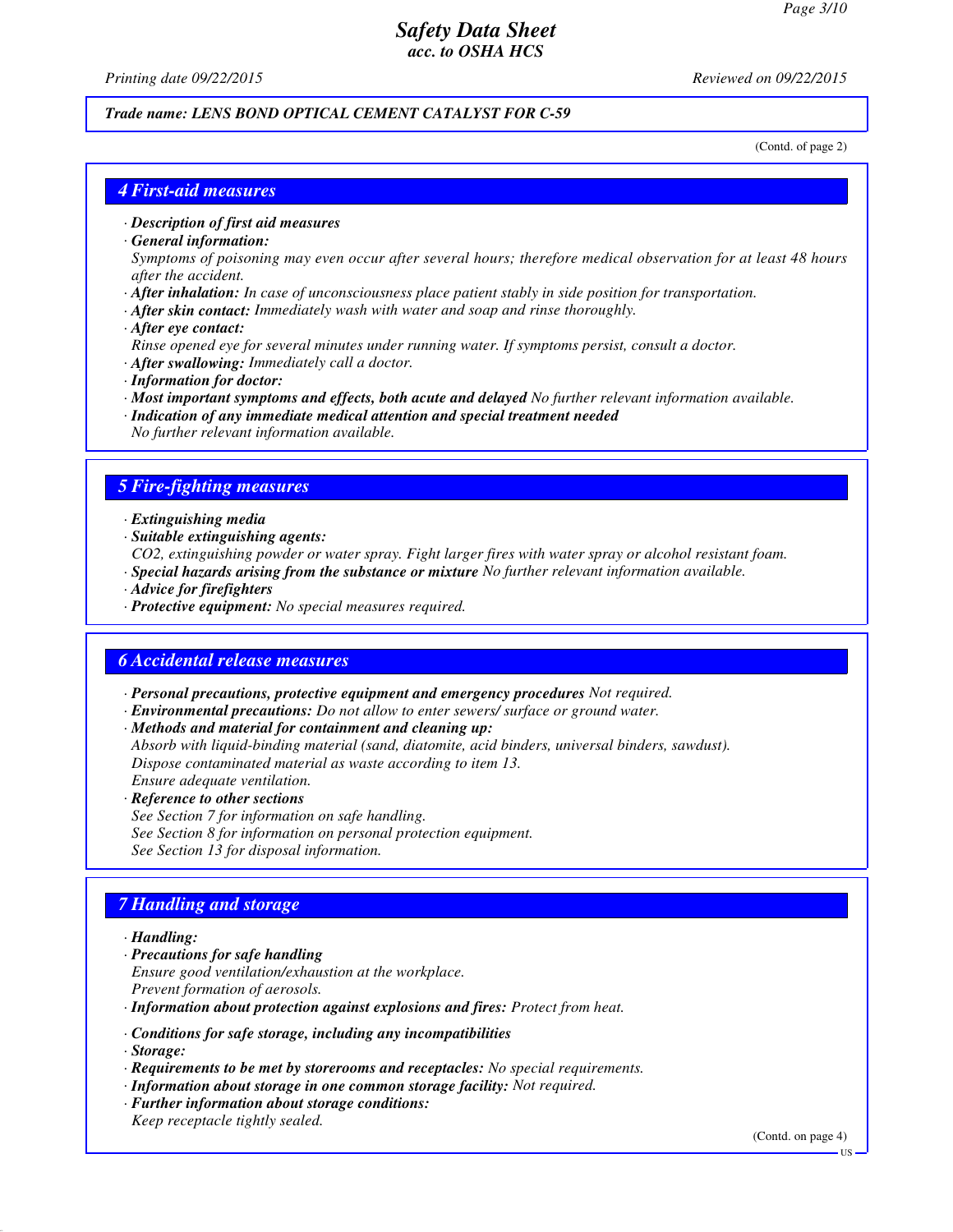(Contd. of page 3)

# *Safety Data Sheet acc. to OSHA HCS*

*Printing date 09/22/2015 Reviewed on 09/22/2015*

## *Trade name: LENS BOND OPTICAL CEMENT CATALYST FOR C-59*

*Protect from heat and direct sunlight.*

*· Specific end use(s) No further relevant information available.*

#### *8 Exposure controls/personal protection*

*· Additional information about design of technical systems: No further data; see item 7.*

- *· Control parameters*
- *· Components with limit values that require monitoring at the workplace: Not required.*
- *· Additional information: The lists that were valid during the creation were used as basis.*
- *· Exposure controls*
- *· Personal protective equipment:*
- *· General protective and hygienic measures:*
- *Keep away from foodstuffs, beverages and feed. Immediately remove all soiled and contaminated clothing. Wash hands before breaks and at the end of work.*
- *Avoid contact with the eyes and skin.*

## *· Breathing equipment:*

*In case of brief exposure or low pollution use respiratory filter device. In case of intensive or longer exposure use respiratory protective device that is independent of circulating air.*

*· Protection of hands:*



*Protective gloves*

*The glove material has to be impermeable and resistant to the product/ the substance/ the preparation. Due to missing tests no recommendation to the glove material can be given for the product/ the preparation/ the chemical mixture.*

*Selection of the glove material on consideration of the penetration times, rates of diffusion and the degradation*

*· Material of gloves*

*The selection of the suitable gloves does not only depend on the material, but also on further marks of quality and varies from manufacturer to manufacturer.*

*· Penetration time of glove material*

*The exact break through time has to be found out by the manufacturer of the protective gloves and has to be observed.*

*· Eye protection:*



*Tightly sealed goggles*

| · Information on basic physical and chemical properties |                 |  |
|---------------------------------------------------------|-----------------|--|
| <b>General Information</b>                              |                 |  |
| $\cdot$ Appearance:<br>Form:                            |                 |  |
|                                                         | Liquid          |  |
| Color:                                                  | Yellow          |  |
| $\cdot$ Odor:                                           | Pungent         |  |
| · Odour threshold:                                      | Not determined. |  |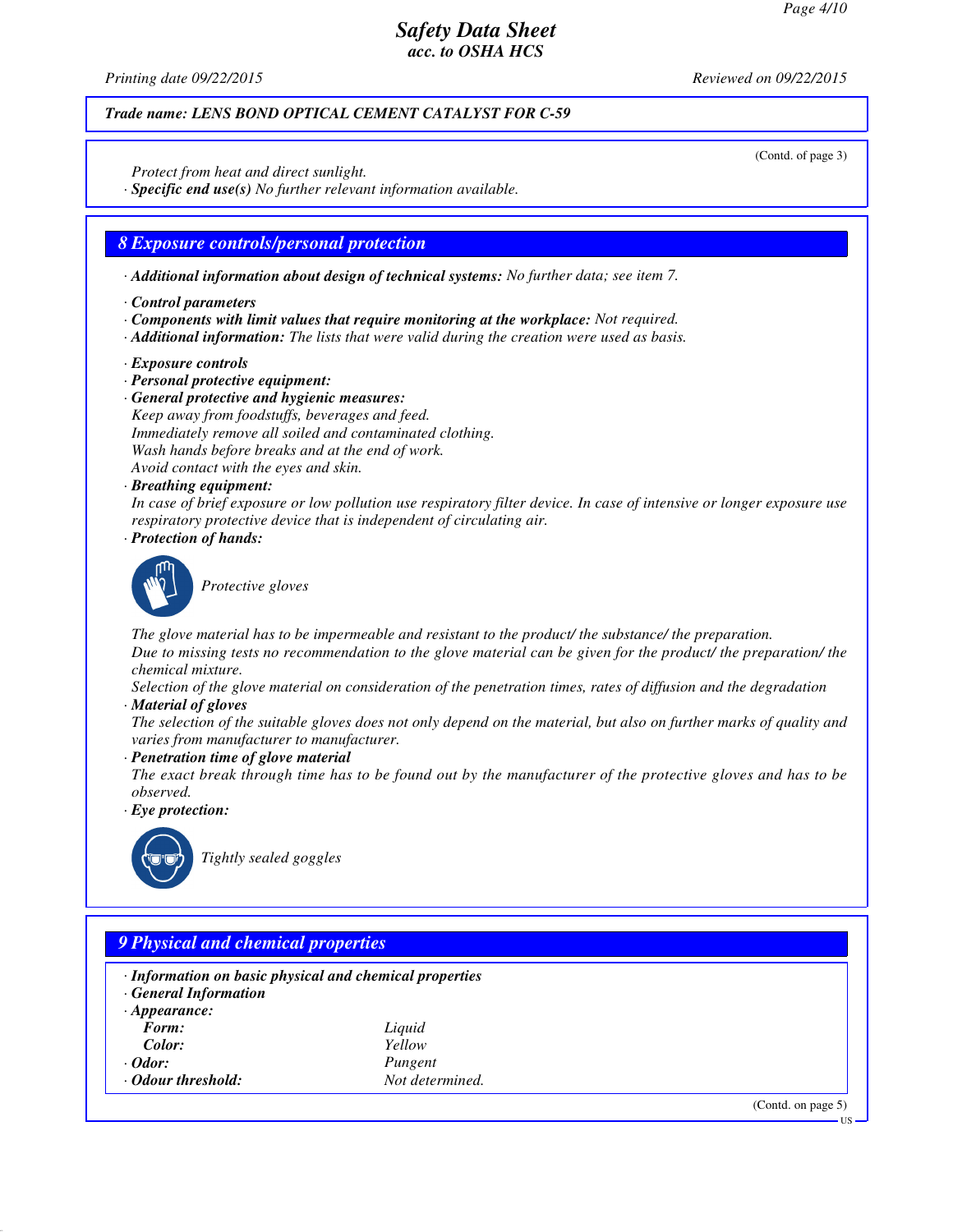*Printing date 09/22/2015 Reviewed on 09/22/2015*

#### *Trade name: LENS BOND OPTICAL CEMENT CATALYST FOR C-59*

|                                                            | (Contd. of page 4)                         |
|------------------------------------------------------------|--------------------------------------------|
| $\cdot$ pH-value:                                          | Not determined.                            |
| $\cdot$ Change in condition                                |                                            |
| Melting point/Melting range:                               | $8 °C$ (46 °F)                             |
| <b>Boiling point/Boiling range:</b>                        | 112 °C (234 °F) (Z)                        |
| · Flash point:                                             | 93 °C (199 °F)                             |
| · Flammability (solid, gaseous):                           | Not flammable.                             |
| · Ignition temperature:                                    |                                            |
| Decomposition temperature:                                 | Not determined.                            |
| $\cdot$ Auto igniting:                                     | Not determined.                            |
| · Danger of explosion:                                     | Not determined.                            |
| $\cdot$ Explosion limits:                                  |                                            |
| Lower:                                                     | Not determined.                            |
| <b>Upper:</b>                                              | Not determined.                            |
| $\cdot$ Vapor pressure at 50 °C (122 °F):                  | $0.44$ hPa                                 |
| $\cdot$ Density at 20 °C (68 °F):                          | $1.084$ g/cm <sup>3</sup> (9.046 lbs/gal)  |
| · Relative density                                         | Not determined.                            |
| · Vapour density                                           | Not determined.                            |
| $\cdot$ Evaporation rate                                   | Not determined.                            |
| · Solubility in / Miscibility with                         |                                            |
| Water:                                                     | Not miscible or difficult to mix.          |
| · Partition coefficient (n-octanol/water): Not determined. |                                            |
| $\cdot$ Viscosity:                                         |                                            |
| Dynamic:                                                   | Not determined.                            |
| Kinematic:                                                 | Not determined.                            |
| <b>Organic solvents:</b>                                   | $0.0\%$                                    |
| $·$ Other information                                      | No further relevant information available. |

# *10 Stability and reactivity*

*· Reactivity*

*· Chemical stability*

*· Thermal decomposition / conditions to be avoided: No decomposition if used according to specifications.*

*· Possibility of hazardous reactions No dangerous reactions known.*

*· Conditions to avoid No further relevant information available.*

*· Incompatible materials: No further relevant information available.*

*· Hazardous decomposition products: No dangerous decomposition products known.*

(Contd. on page 6)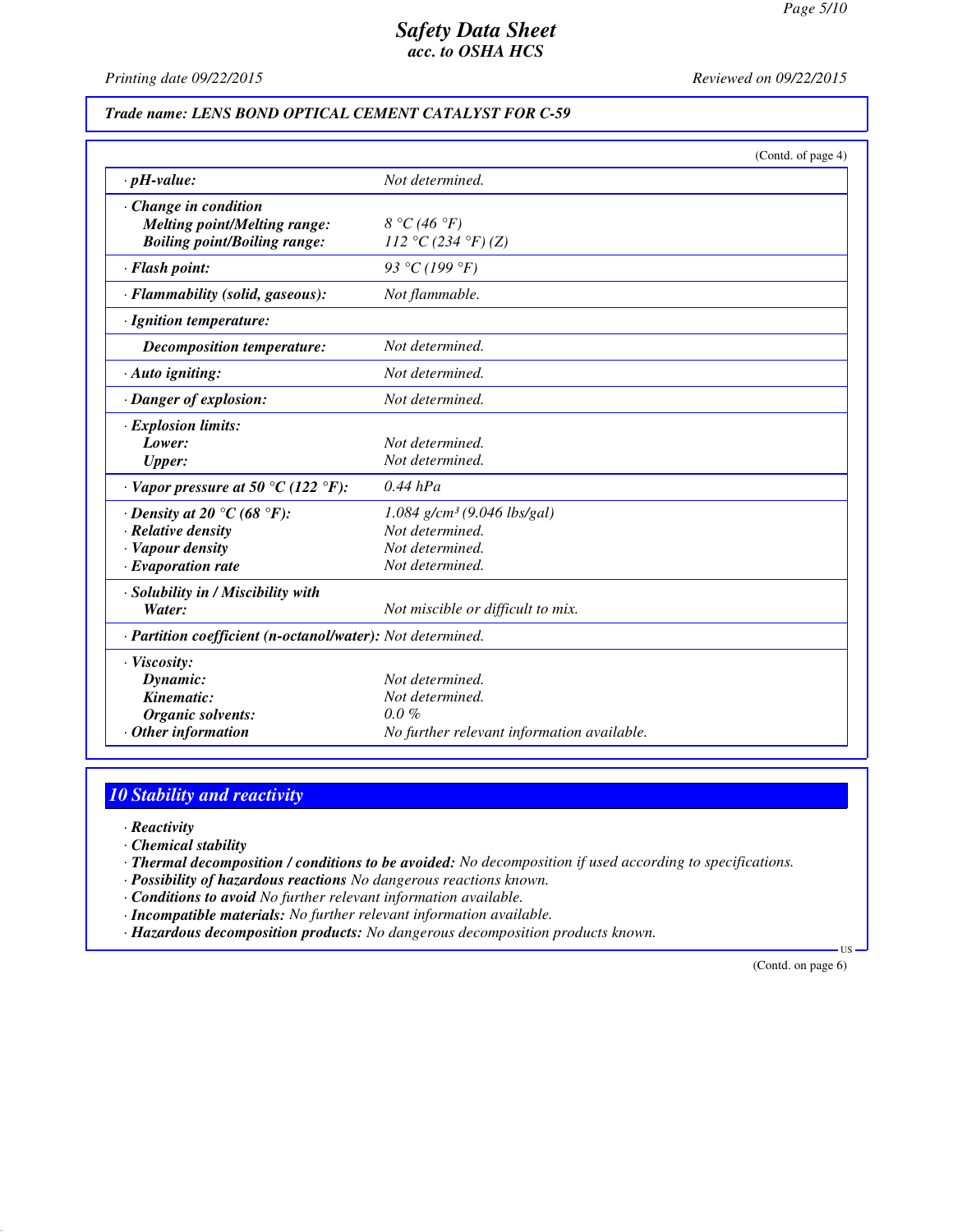*Printing date 09/22/2015 Reviewed on 09/22/2015*

#### *Trade name: LENS BOND OPTICAL CEMENT CATALYST FOR C-59*

(Contd. of page 5)

#### *11 Toxicological information*

- *· Information on toxicological effects*
- *· Acute toxicity:*

*· LD/LC50 values that are relevant for classification:*

#### *614-45-9 tert-butyl perbenzoate*

*Oral LD50 1012 mg/kg (rat)*

- *· Primary irritant effect:*
- *· on the skin: Irritant to skin and mucous membranes.*
- *· on the eye: Irritating effect.*
- *· Sensitization: No sensitizing effects known.*
- *· Additional toxicological information:*

#### *· Carcinogenic categories*

*· IARC (International Agency for Research on Cancer)*

*Substance is not listed.*

*· NTP (National Toxicology Program)*

*Substance is not listed.*

*· OSHA-Ca (Occupational Safety Health Administration)*

*Substance is not listed.*

#### *12 Ecological information*

- *· Toxicity*
- *· Aquatic toxicity: No further relevant information available.*
- *· Persistence and degradability No further relevant information available.*
- *· Behavior in environmental systems:*
- *· Bioaccumulative potential No further relevant information available.*
- *· Mobility in soil No further relevant information available.*
- *· Additional ecological information:*

*· General notes: Water hazard class 1 (Assessment by list): slightly hazardous for water*

*Do not allow undiluted product or large quantities of it to reach ground water, water course or sewage system.*

- *· Results of PBT and vPvB assessment*
- *· PBT: Not applicable.*
- *· vPvB: Not applicable.*
- *· Other adverse effects No further relevant information available.*

# *13 Disposal considerations*

- *· Waste treatment methods*
- *· Recommendation:*

*Must not be disposed of together with household garbage. Do not allow product to reach sewage system.*

- *· Uncleaned packagings:*
- *· Recommendation: Disposal must be made according to official regulations.*

(Contd. on page 7)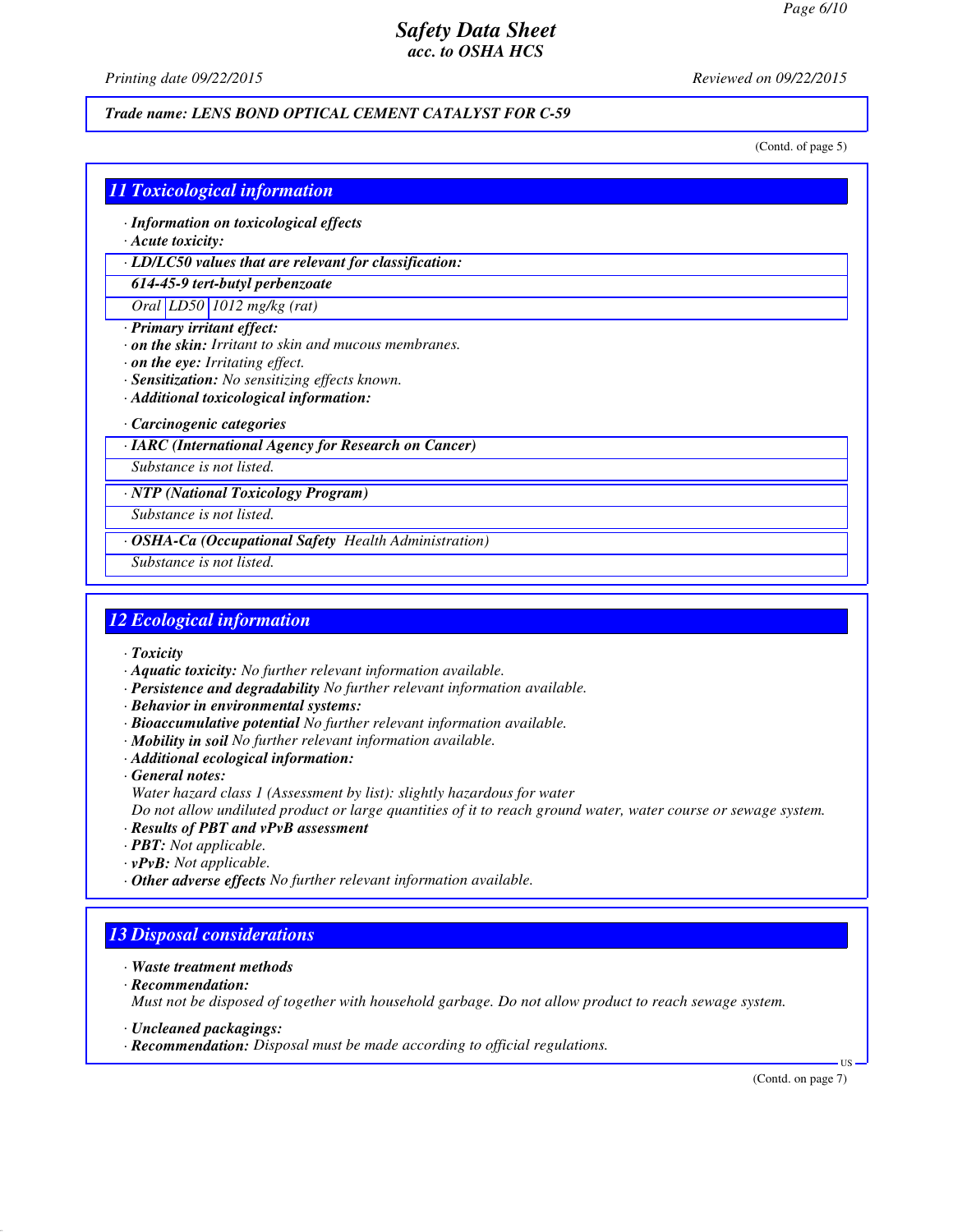*Printing date 09/22/2015 Reviewed on 09/22/2015*

# *Trade name: LENS BOND OPTICAL CEMENT CATALYST FOR C-59*

(Contd. of page 6)

| $\cdot$ UN-Number<br>· DOT, ADR, IMDG, IATA | <b>UN3269</b>                         |
|---------------------------------------------|---------------------------------------|
| · UN proper shipping name                   |                                       |
| $\cdot$ DOT                                 | Polyester resin kit                   |
| $\cdot$ ADR                                 | 3269 Polyester resin kit              |
| $\cdot$ IMDG                                | POLYESTER RESIN KIT, MARINE POLLUTANT |
| ·IATA                                       | <b>POLYESTER RESIN KIT</b>            |
| · Transport hazard class(es)                |                                       |
| $\cdot$ DOT                                 |                                       |
|                                             |                                       |
| · Class                                     | 3 Flammable liquids                   |
| $-Label$                                    | 6.1, 3                                |
| $\cdot$ ADR                                 |                                       |
|                                             |                                       |
| · Class                                     | 3 Flammable liquids                   |
| $-Label$                                    | $6.1 + 3$                             |
| $\cdot$ IMDG                                |                                       |
|                                             |                                       |
| · Class                                     | 3 Flammable liquids                   |
| $-Label$                                    | 6.1/3                                 |
| ·IATA                                       |                                       |
|                                             |                                       |
| $\cdot$ Class                               | 3 Flammable liquids                   |
| $-Label$                                    | 6.1(3)                                |
| · Packing group<br>· DOT, ADR, IMDG, IATA   | $I\!I\!I$                             |
| · Environmental hazards:                    |                                       |
| · Marine pollutant:                         | Yes                                   |
|                                             | Symbol (fish and tree)                |
|                                             |                                       |
| · Special precautions for user              | Warning: Flammable liquids            |
| · Danger code (Kemler):                     | 663                                   |
| · EMS Number:                               | $F-E, S-D$                            |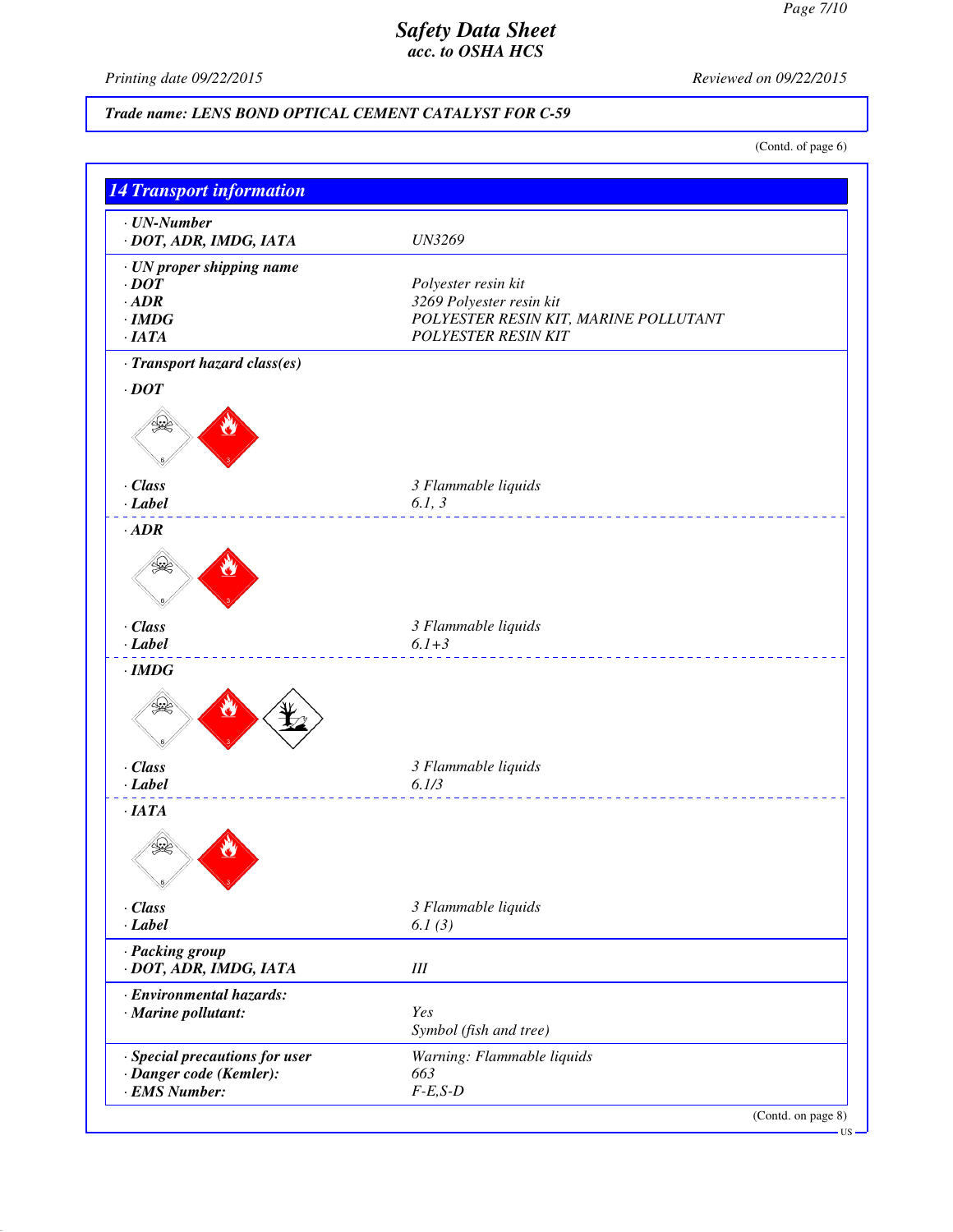*Printing date 09/22/2015 Reviewed on 09/22/2015*

#### *Trade name: LENS BOND OPTICAL CEMENT CATALYST FOR C-59*

|                                                                                           | (Contd. of page 7)                                                         |
|-------------------------------------------------------------------------------------------|----------------------------------------------------------------------------|
| $\cdot$ Transport in bulk according to Annex II of<br><b>MARPOL73/78 and the IBC Code</b> | Not applicable.                                                            |
| · Transport/Additional information:                                                       |                                                                            |
| $\cdot$ DOT<br>$\cdot$ Quantity limitations                                               | On passenger aircraft/rail: 5 kg<br>On cargo aircraft only: $5 \text{ kg}$ |
| $\cdot$ ADR<br>$\cdot$ Excepted quantities (EQ)                                           | Code: E0<br>Not permitted as Excepted Quantity                             |
| · UN "Model Regulation":                                                                  | UN3269, Polyester resin kit, $6.1$ (3), III                                |

#### *15 Regulatory information*

*· Safety, health and environmental regulations/legislation specific for the substance or mixture · Sara*

*· Section 355 (extremely hazardous substances):*

*Substance is not listed.*

*· Section 313 (Specific toxic chemical listings):*

*Substance is not listed.*

*· TSCA (Toxic Substances Control Act):*

*Substance is listed.*

*· Proposition 65*

*· Chemicals known to cause cancer:*

*Substance is not listed.*

*· Chemicals known to cause reproductive toxicity for females:*

*Substance is not listed.*

*· Chemicals known to cause reproductive toxicity for males:*

*Substance is not listed.*

*· Chemicals known to cause developmental toxicity:*

*Substance is not listed.*

*· Carcinogenic categories*

*· EPA (Environmental Protection Agency)*

*Substance is not listed.*

*· TLV (Threshold Limit Value established by ACGIH)*

*Substance is not listed.*

*· NIOSH-Ca (National Institute for Occupational Safety and Health)*

*Substance is not listed.*

*· GHS label elements The substance is classified and labeled according to the Globally Harmonized System (GHS).* (Contd. on page 9)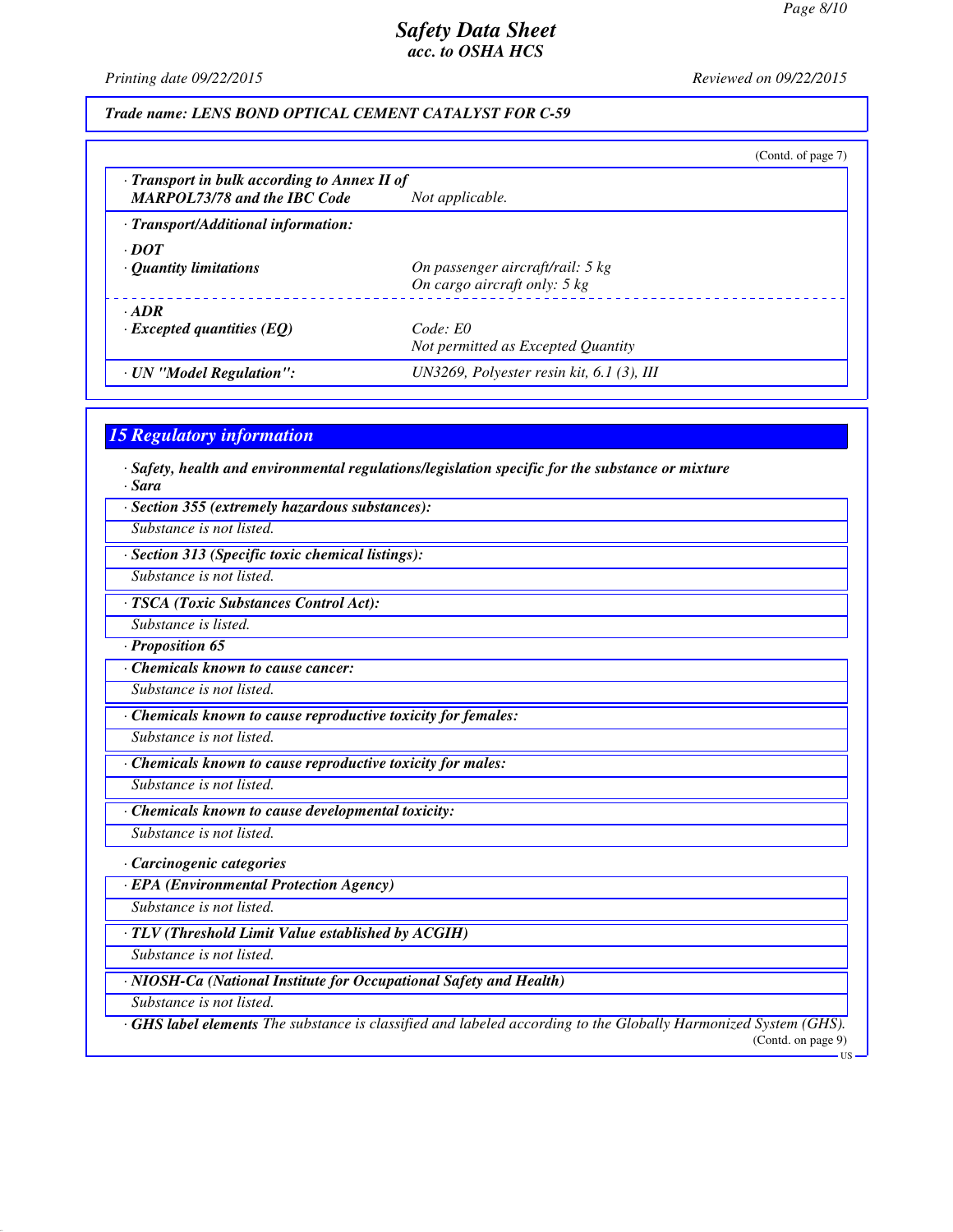*Printing date 09/22/2015 Reviewed on 09/22/2015*

#### *Trade name: LENS BOND OPTICAL CEMENT CATALYST FOR C-59*

(Contd. of page 8) *· Hazard pictograms* GHS07 *· Signal word Warning · Hazard-determining components of labeling: tert-butyl perbenzoate · Hazard statements Combustible liquid. Harmful if swallowed. Causes skin irritation. Causes serious eye irritation. May cause respiratory irritation. · Precautionary statements Keep away from flames and hot surfaces. – No smoking. Avoid breathing dust/fume/gas/mist/vapors/spray Wear protective gloves / eye protection / face protection. Wear protective gloves. Wear eye protection / face protection. Wash thoroughly after handling. Do not eat, drink or smoke when using this product. Use only outdoors or in a well-ventilated area. If in eyes: Rinse cautiously with water for several minutes. Remove contact lenses, if present and easy to do. Continue rinsing. Specific treatment (see on this label). If swallowed: Call a poison center/doctor if you feel unwell. IF INHALED: Remove victim to fresh air and keep at rest in a position comfortable for breathing. If skin irritation occurs: Get medical advice/attention. If eye irritation persists: Get medical advice/attention. Rinse mouth. In case of fire: Use for extinction: CO2, powder or water spray. If on skin: Wash with plenty of water. Take off contaminated clothing and wash it before reuse. Store locked up. Store in a well-ventilated place. Keep container tightly closed. Store in a well-ventilated place. Keep cool. Dispose of contents/container in accordance with local/regional/national/international regulations. · Chemical safety assessment: A Chemical Safety Assessment has not been carried out.*

# *16 Other information*

*This information is based on our present knowledge. However, this shall not constitute a guarantee for any specific product features and shall not establish a legally valid contractual relationship.*

*· Date of preparation / last revision 09/22/2015 / -*

*· Abbreviations and acronyms:*

*ADR: Accord européen sur le transport des marchandises dangereuses par Route (European Agreement concerning the International Carriage of Dangerous Goods by Road)*

*IMDG: International Maritime Code for Dangerous Goods*

- *DOT: US Department of Transportation*
- *IATA: International Air Transport Association*

*ACGIH: American Conference of Governmental Industrial Hygienists*

(Contd. on page 10)

US